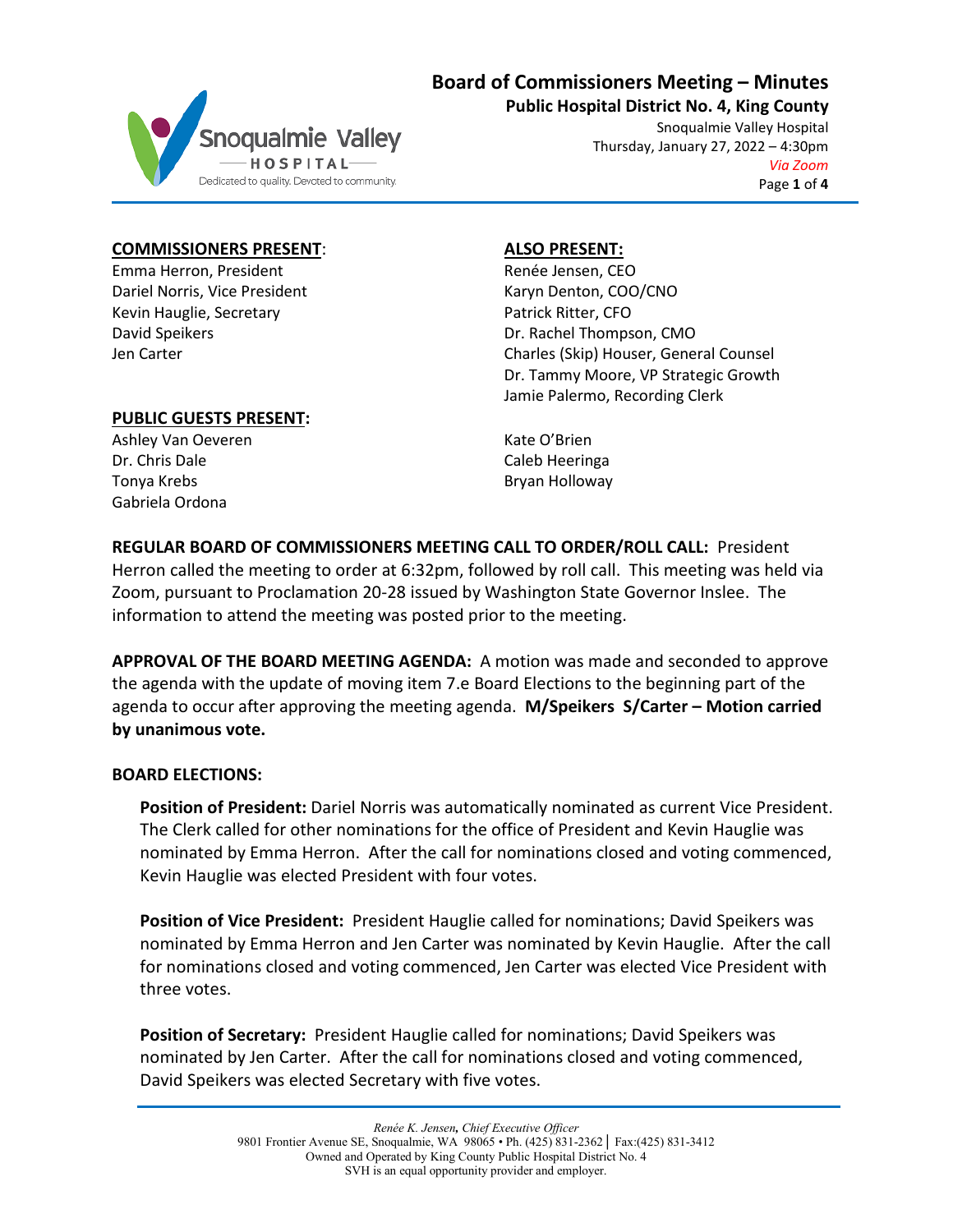**BUSINESS FROM AUDIENCE:** Dr. Chris Dale from Snoqualmie, Swedish Physician, thank you for all the hard work in terms of COVID, appreciates all the leadership and the support of the entire community. Bryan Holloway with City of Snoqualmie announced he is here to support SVH if needed. Other guests in attendance: Ashley Van Oeveren, Tonya Krebs, Gabriela Ordona, Kate O'Brien, Caleb Heeringa. No other audience comments were made.

**CONSENT AGENDA:** A motion was made and seconded to approve the consent agenda, which included the approval of the minutes of the work study session, special budget hearing, and the physician credentialing for the month of December. **M/Carter S/Norris – Motion carried by unanimous vote.**

# **COMMUNICATIONS:**

- a. **Kevin Hauglie, President:** Thanked Commissioner Herron as she ends her Presidential term.
- b. **Skip Houser, General Legal Counsel:**
	- 1) **RCW 42.30.010 – Legislative Declaration:** Reviewed and discussed.
	- 2) **RCW 42.30.060 – Ordinances, rules, resolutions, regulations, etc., adopted at public meetings:** Reviewed and discussed.
	- 3) **OPMA – Electronic Communications:** Reviewed and discussed.
	- 4) **King County COVID-19 Updates:** Reported and discussed.
- c. **CEO Report – Renée K. Jensen, CEO**: Shared and discussed.

# **COMMITTEE REPORTS:**

- a. **Finance Committee – Commissioners Speikers/Herron**: Minutes from the January 18, 2022 meeting were provided as part of the board packet and reported on by Commissioner Speikers. Both Commissioners Speikers and Herron attended this meeting via Zoom.
- b. **Approval of Warrants (November, 2021):** A motion was made and seconded to approve total disbursements that includes payroll warrants, hospital and clinical payroll auto deposits, hospital and clinic payroll tax, hospital and clinic retirement and matching plans, as well as accounts payable warrants in the total amount of \$3,696,416.38. **M/Speikers S/Carter – Motion carried by unanimous vote.**
- c. **Medical Committee - Commissioners Norris/Herron:** Minutes from the January 18, 2022 meeting were provided as part of the board packet and reported on by Commissioner Herron. Commissioners Herron and Norris attended this meeting via Zoom.
- d. **Facilities Committee – Commissioners Hauglie/Carter:** Minutes from the January 18, 2022 meeting were provided as part of the board packet and reported on by Commissioner Hauglie. Both Commissioners Hauglie and Carter attended this meeting via Zoom.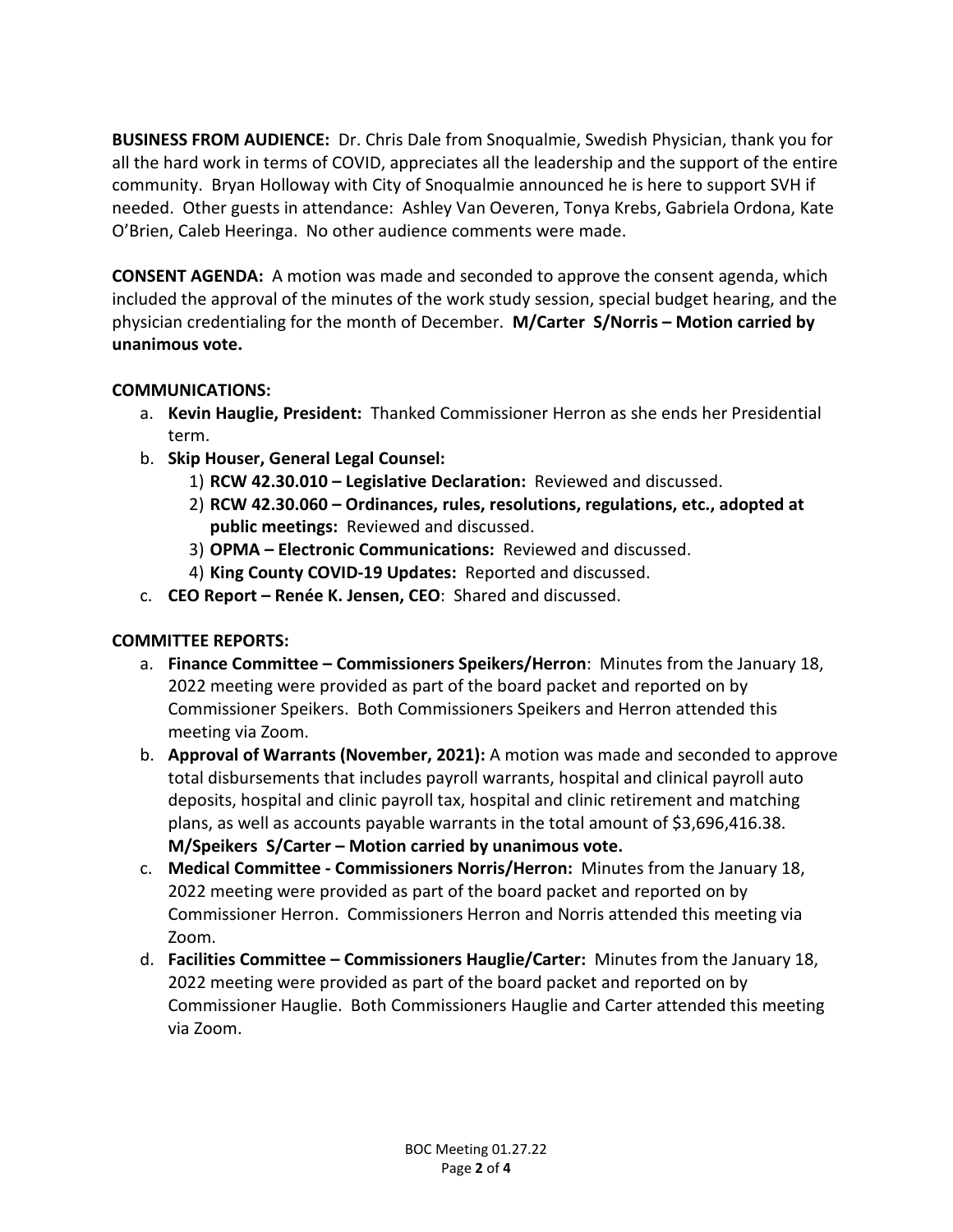**NEW BUSINESS:**

- a. **2021 CEO QUALITY GOALS INCENTIVE:** After discussing, a motion was made and seconded to approve the 2021 CEO Quality Goals Incentive. **M/Carter S/Speikers – Four commissioners approved, one commissioner abstained (Herron)**
- b. **2022 ORGANIZATIONAL STRATEGIC PLAN METRICS & KPIs:** A motion was made and seconded to approve the 2022 Organizational Strategic Plan Metrics and KPIs. **M/Carter S/Norris – Four commissioners approved, one commissioner opposed (Herron)**
	- **Financial Stewardship**
	- **Foundational Elements**
	- **Health System of Choice**
	- **People**
	- **Community Health Needs**
- c. **RULES AND PROCEDURE UPDATE COMMITTEE:** The Rules and Procedures is ready to be reviewed and updated.
- d. **NEW BOARD OF COMMISSIONER COMMITTEE ASSIGNEMENTS:**
	- **Finance Committee (Monthly):** Hauglie/Speikers
	- **Medical Committee (Monthly):** Norris/Herron
	- **Facilities Committee (Monthly):** Carter/Norris
	- **Quality Steering (Quarterly):** Herron/Hauglie
	- **Rules & Procedures (ad hoc):** Speikers/Carter
	- **Foundation (ad hoc):** Herron/Hauglie
- e. **RESOLUTION #681-0122 – Approval of CEO Annual Compensation:** After a motion was made (Herron) and seconded (Speikers) to add this item to Executive Session, a discussion commenced and Commissioner Speikers withdrew his seconded motion, as this item does not meet the criteria for an Executive Session item. After further discussion, a motion was made and seconded to approve Resolution #681-0122. **M/Carter S/Speikers – Four commissioners approved, one commissioner opposed (Herron).**

**GOOD OF THE ORDER/COMMISSIONER COMMENT:** Comments made by commissioners to the good of the order.

**EXECUTIVE SESSION:** Executive Session convened at 8:23pm to discuss the following topic, as permitted by the cited sections of the Revised Code of Washington (RCW 42.30.110):

(o) To consider information regarding staff privileges or quality improvement committees under RCW 70.41.205